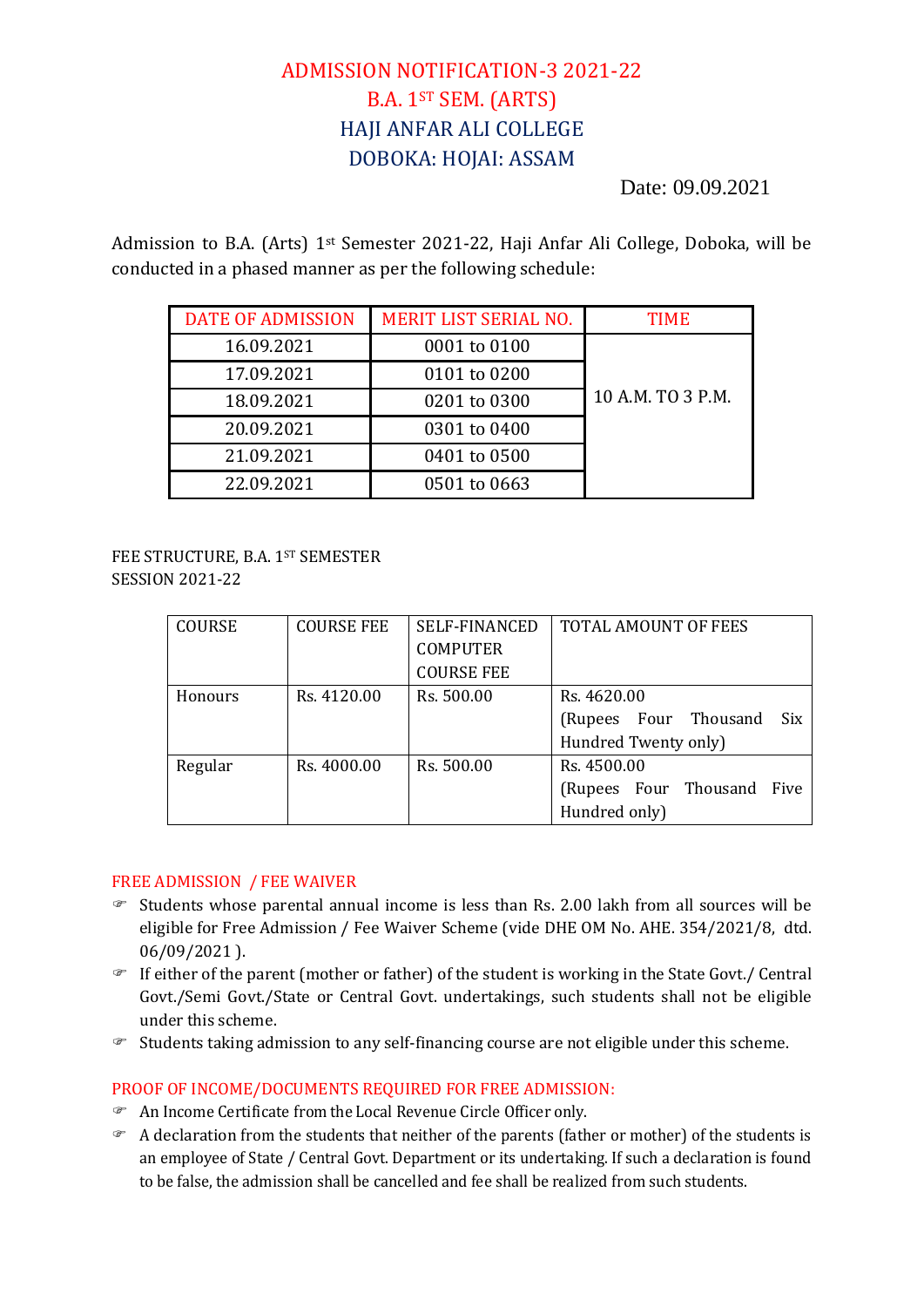#### **DUTIES AND RESPONSIBILITES FOR FREE ADMISSION SEEKERS:**

 $\infty$  Students seeking free admission to 1st year shall plant a sapling at his/her college or home and shall submit a photograph of the same to the college. The student has to nurse the sapling and while seeking admission into second year, he/she shall submit the photograph of the same tree that was planted during previous year.

#### **COMPULSORY FEE FOR FREE ADMISSION SEEKERS:**

Fee Waiver does not include self-financing courses and even free admission seekers shall have to pay the following mandatory fees (vide DHE OM No. AHE. 354/2021/8, dtd. 06/09/2021).

| <b>PARTICULARS</b>                | <b>FEE AMOUNT</b>     |
|-----------------------------------|-----------------------|
| SELF-FINANCING COMPUTER COURSE    | RS. 500.00            |
| <b>MAGAZINE FEE</b>               | RS. 150.00            |
| <b>GAMES &amp; SPORTS FEE</b>     | RS. 100.00            |
| <b>CULTURAL/ COLLEGE WEEK FEE</b> | RS. 100.00            |
| <b>TOTAL</b>                      | RS. 850.00            |
|                                   | (Rupees Eight Hundred |
|                                   | & Fifty only)         |

### **MODE OF PAYMENT OF FEES:**

All fees shall be paid online by logging int[o www.haaconline.org.in](http://www.haaconline.org.in/) Once paid, the fees will be non-refundable.

The College will not be responsible for any failure or double transaction.

## DOCUMENTS TO BE VERIFIED AT THE TIME OF ADMISSION

Students must bring and produce the following documents on the day of admission:

- 1. Computer generated print copy of the filled-in Application Form.
- 2. Original documents:
	- (i) HSSLC Marksheet,
	- (ii) HSLC Admit Card / HSLC Certificate,
	- (iii) Caste Certificate (if applicable),
	- (iv) Photograph of the sapling planted at home / college with full signature and address of the applicant on the back of the photograph (applicable for free admission seekers),
	- (v) Original Copy of Income Certificate from the local Revenue Circle Officer only (applicable for free admission seekers),
	- (vi) Self-declaration of Parental Income in the format furnished below (applicable for free admission seekers),
	- (vii) Gap Certificate (applicable for those who passed HSSLC before 2021)

(Dr. Mamun Azam Barbhuiya) Principal Haji Anfar Ali College 09/09/2021